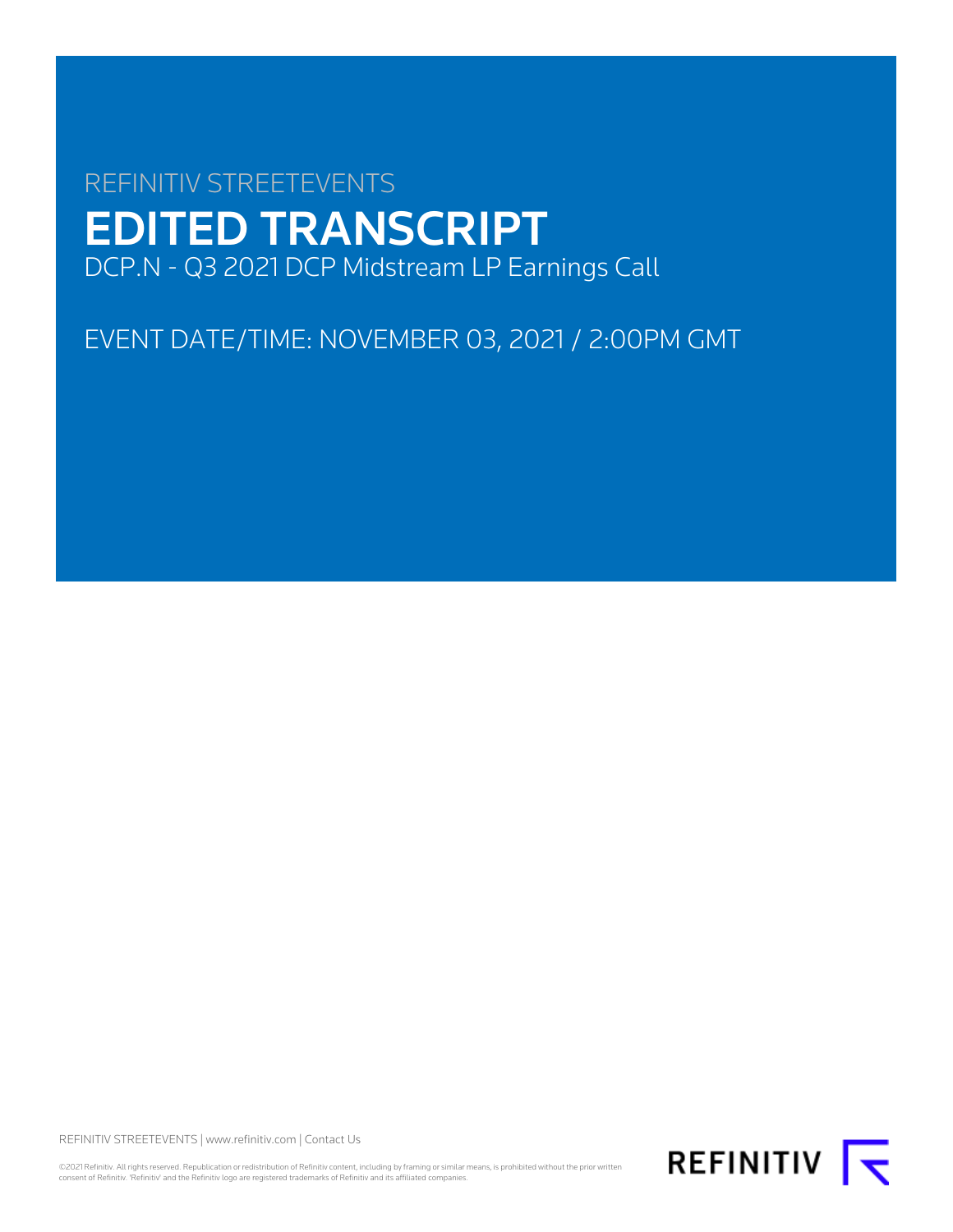## **CORPORATE PARTICIPANTS**

**[Michael Fullman](#page-1-0)** DCP Midstream, LP - Director, Investor Relations **[Sean P. O'Brien](#page-2-0)** DCP Midstream, LP - Group VP & CFO of DCP Midstream GP, LLC **[Wouter T. van Kempen](#page-1-1)** DCP Midstream, LP - Chairman, President & CEO of DCP Midstream GP, LLC

# **CONFERENCE CALL PARTICIPANTS**

**[Jeremy Bryan Tonet](#page-7-0)** JPMorgan Chase & Co, Research Division - Senior Analyst **[Michael Jacob Blum](#page-6-0)** Wells Fargo Securities, LLC, Research Division - MD and Senior Analyst **[Shneur Z. Gershuni](#page-4-0)** UBS Investment Bank, Research Division - Executive Director in the Energy Group and Analyst **[Spiro Michael Dounis](#page-10-0)** Crédit Suisse AG, Research Division - Director **[Tristan James Richardson](#page-8-0)** Truist Securities, Inc., Research Division - VP

## **PRESENTATION**

#### **Operator**

Thank you for standing by, and welcome to the Q3 2021 DCP Midstream, LP Earnings Conference Call. (Operator Instructions) As a reminder, today's conference call is being recorded.

<span id="page-1-0"></span>I would now like to hand the conference over to your host, Mr. Mike Fullman. Sir, you may begin.

#### **Michael Fullman** - DCP Midstream, LP - Director, Investor Relations

Good morning, and welcome to the DCP Midstream Third Quarter 2021 Earnings Call. Today's call is being webcast, and I encourage those listening on the phone to view the supporting slides, which are available on our website at dcpmidstream.com.

Before we begin, I'd like to point out that our discussion today includes forward-looking statements. Actual results may differ due to certain risk factors that affect our business. Please review the second slide in the deck that describes our use of forward-looking statements, and for a complete listing of the risk factors, please refer to the partnership's latest SEC filings. We will also use various non-GAAP financial measures, which are reconciled to the most comparable GAAP financial measure in schedules in the appendix section of the slides.

<span id="page-1-1"></span>Wouter van Kempen, CEO, and Sean O'Brien, CFO, will be our speakers today. And after their remarks, we'll take your questions. With that, I'll turn the call over to Wouter.

#### **Wouter T. van Kempen** - DCP Midstream, LP - Chairman, President & CEO of DCP Midstream GP, LLC

Thank you, Mike, and good morning, everyone. We appreciate you joining us today and hope you are all safe and well. On today's call, we will discuss our third quarter results for 2021, our outlook for the remainder of this year and an early preview of 2022.

Before getting into the third quarter highlights, I'd like to acknowledge and thank the DCP team. Over the last 5-plus years, DCP and our industry in general, has faced significant headwinds and had to manage through extreme volatility. Managing through these cycles has created a stronger and more resilient DCP. Through the years, we took aggressive actions, made difficult decisions and executed our strategy to ensure DCP's long-term sustainability in any commodity environment. We've extended our value chain, prioritized capital discipline and invested in DCP 2.0 to drive efficiencies in our business while rightsizing our headcount and lowering our cost structure. Ultimately, these strategic actions have helped to balance and diversify our portfolio and stabilize our cash flows, while retaining favorable commodity upside.



2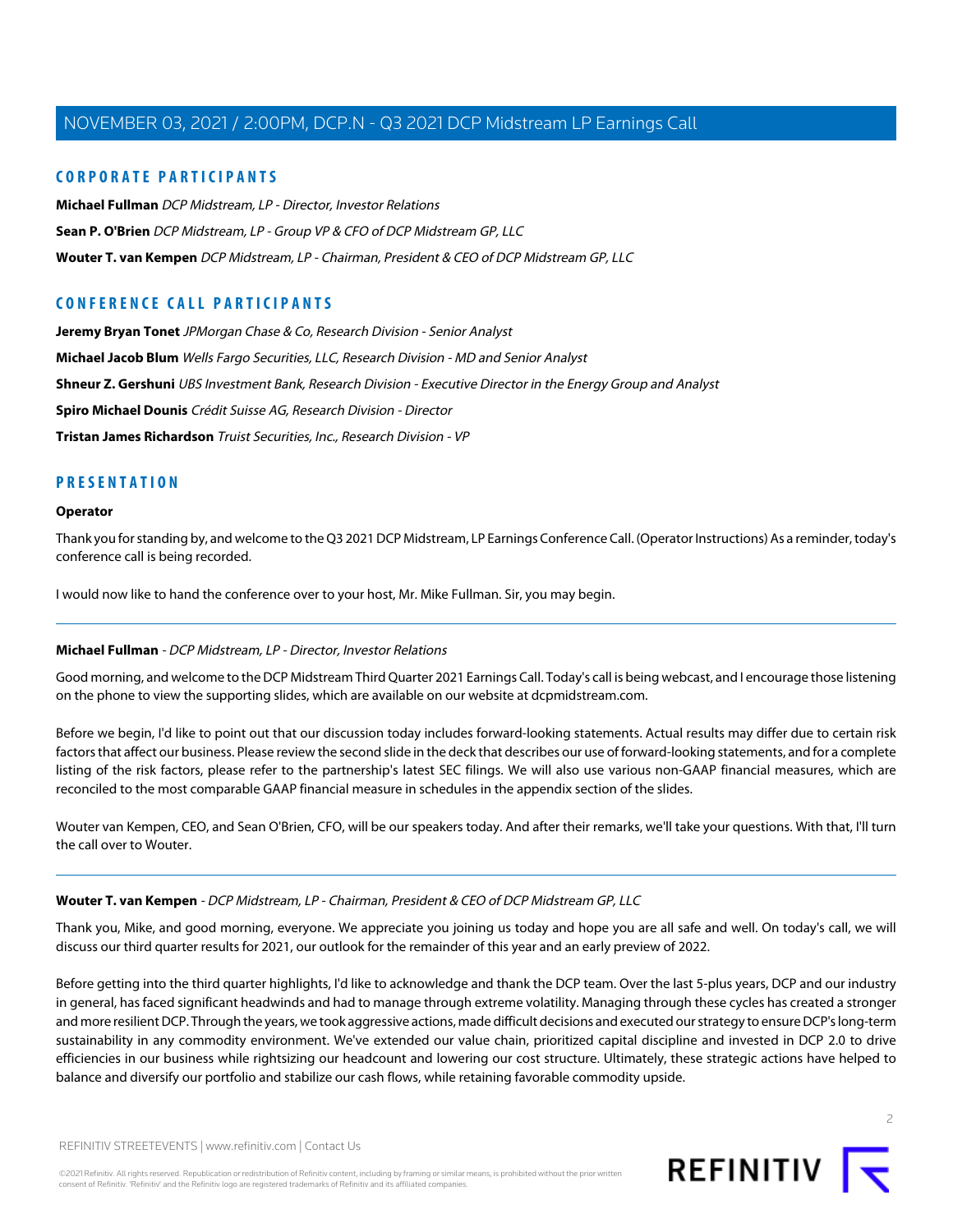The third quarter results highlight the value of our balanced portfolio and the DCP team's strong execution. For the quarter, we realized record adjusted EBITDA of approximately \$355 million, DCF of \$250 million and excess free cash flow of approximately \$160 million. And we define excess free cash flow as free cash flow after paying all our distributions and funding all of our growth capital programs. Strong performance from our North and Permian assets, along with optimizing our portfolio across our value chains continues to drive favorable results and generated the sixth consecutive quarter of excess free cash flow. This record quarter continues our strong year-to-date performance.

So far this year, we have maintained our lean manufacturing model, which has us on target this year to sustain approximately \$140 million of cost savings realized in 2020, while offsetting inflationary pressures. We've also generated \$375 million of excess free cash flow, which is an approximate 60% increase from the full year 2020. And we have made strong progress towards investment-grade ratings, resulting in favorable rating agency actions as Moody's upgraded us in the second quarter and in the third quarter, Fitch moved us to a positive outlook. Our record third quarter results, coupled with our strong first half performance have DCP on track to exceed our 2021 financial guidance.

<span id="page-2-0"></span>And with that, I'll turn things over to Sean to run through Q3's financial results.

### **Sean P. O'Brien** - DCP Midstream, LP - Group VP & CFO of DCP Midstream GP, LLC

Thanks, Wouter, and good morning, everyone. On Slide 4, I'll hit the key drivers to our record third quarter performance as DCF was up 11% and adjusted EBITDA was up 6% from Q2. The business benefited from the favorable commodity environment, primarily NGL up 28% and crude up 7%, which resulted in a \$26 million quarter-over-quarter improvement. We realized favorable G&P earnings due to volume growth in our DJ and Permian regions, which are 2 of our highest margin business units. These 2 drivers more than offset the financial impact of planned maintenance across the portfolio, lower volumes in the South and lower earnings on Sand Hills. The planned maintenance drove higher costs and impacted our G&P volumes for the quarter.

Specifically, we had turnarounds at our National Helium Plant in the Mid-Continent and our O'Connor 2 and Lucerne 2 plants in the DJ. Additionally, our West Texas G&P assets were also impacted as deferred maintenance from the first quarter was completed. The lower G&P volumes had a direct impact on our L&M business as Southern Hills volumes were down 4% and Sand Hills volumes were down 1%. Overall, the strong business unit performance and favorable commodity pricing resulted in our leverage improving to 4.1x. The higher commodity pricing has been a tailwind for the business, but has also created a temporary increase in working capital needs supported by our hedges and normal business activities. We anticipate leverage continuing to improve as we close out the year strong.

On Slide 5, I'd like to provide an update on our outlook for the remainder of the year. Year-to-date, we've generated \$650 million of DCF, \$961 million of adjusted EBITDA and \$378 million of excess free cash flow, which has us well on track to exceed our 2021 financial guidance. We're primed for the fourth quarter as commodity pricing and fundamentals remain constructive. With NGLs trading above \$1 and crude above \$80, we are set to realize another strong quarter of pricing upside.

The outlook from our DJ and Permian businesses continues to improve due to incremental producer activity. And the majority of our large scheduled maintenance projects are complete, which has our assets prepared as we approach the winter season. During the quarter, we expect to realize costs related to the timing of deferred work and also expect to see increased sustaining capital driven by increased producer activity. As we closed the year, leverage and liquidity will improve as 2021 hedges expire and the business is well positioned to continue to generate strong excess free cash flow.

On Slide 6, I want to highlight our improved financial position and trends we see continuing into 2022. Coming into the year, we outlined our commitment to strengthen our balance sheet and prioritize debt reduction until hitting our approximately 3.5x leverage target, which would provide us financial flexibility and screen very well to investment-grade metrics. Year-to-date, our balanced portfolio has performed extremely well. Excess free cash flow continues to increase. Leverage will continue to improve with strong earnings.

And over the last 12 months, we've received favorable rating agency actions from S&P, Moody's and Fitch. As we head into 2022, we continue to build momentum with the rating agencies and are on track to hit our approximate 3.5x leverage target, which will provide additional financial flexibility and afford us the opportunity to leverage the earnings power of the portfolio. Our multiyear hedging strategy targets an 80% to 90%



©2021 Refinitiv. All rights reserved. Republication or redistribution of Refinitiv content, including by framing or similar means, is prohibited without the prior written consent of Refinitiv. 'Refinitiv' and the Refinitiv logo are registered trademarks of Refinitiv and its affiliated companies.

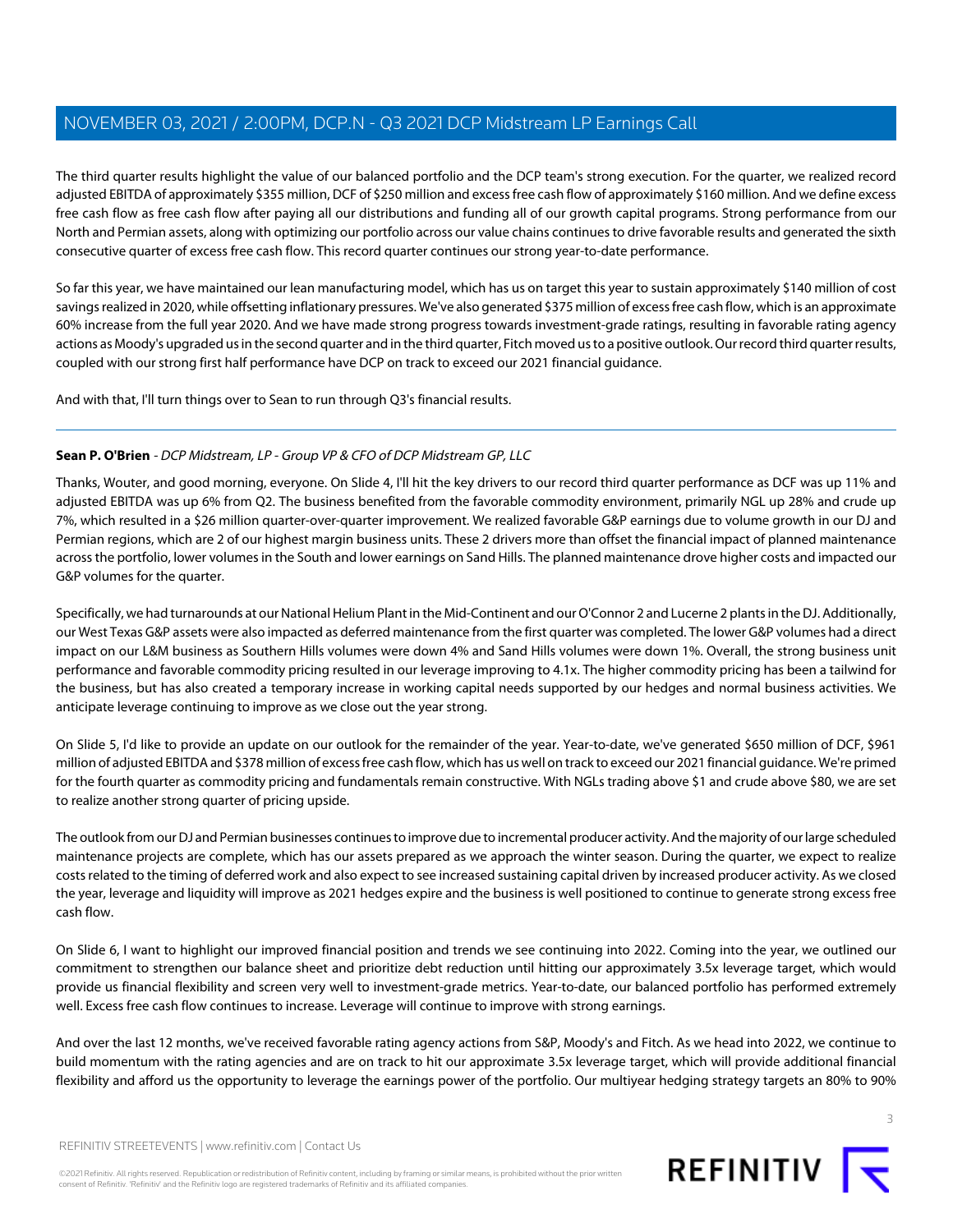mix of fee-based and hedged earnings. With our improving leverage and liquidity, we will enter 2022 at 82%, while keeping our eye on the potential to add opportunistic hedges further out the curve.

And with that, I'll turn it back to Wouter.

#### **Wouter T. van Kempen** - DCP Midstream, LP - Chairman, President & CEO of DCP Midstream GP, LLC

Thanks, Sean. So as we move to Slide 7, let's take a look at some of the industry trends and how DCP is prepared to manage the risks and opportunities they present. Looking to next year, we're optimistic on the quality outlook. Demand for our products continues to increase. Global inventory levels are below average, and U.S. shale producers currently remain committed to maintaining capital discipline and are taking a measured approach to growth. This sets up well for the DCP portfolio as we've extended our value chain and built a balance of strong fee-based assets like Sand Hills, Southern Hills, Gulf Coast Express, while also maintaining favorable exposure to commodity pricing through our G&P business.

While producers are currently taking a disciplined approach to development plans, we're starting to see an uptick in opportunities across our footprints. We're anticipating this to benefit our DJ and Permian regions while also offsetting legacy volume declines in the Mid-Continent and the South. While the fundamentals set up well for commodity pricing and producer activity, the industry is still faced with excess capacity, which will continue to impact rates on securing new volumes. In the last couple of years, we've been able to leverage our integrated value chain to secure incremental volumes, and we believe this will be a key component to our success as we move forward.

One last item affecting our industry is the inflationary environment impacting the global economy. Like other industries, we're facing inflationary pressures and supply chain disruptions, which are impacting materials and labor pricing. However, our business is also able to partially offset these factors by leveraging built-in contractual escalators within our L&M and our G&P businesses. With a strong commodity outlook, the ability to leverage our integrated value chain and built-in hedges against inflationary pressures, the DCP portfolio is well positioned as we enter 2022, which brings me to our next slide and our priorities for next year.

To begin, the business is set up to maximize earnings, and we plan on leveraging this favorable environment to make critical and strategic investments in our business to drive long-term value for our unitholders. Yesterday, I announced the realignment of our executive team. DCP's first executive management role focused on energy transition and sustainability was introduced, and we've added technical knowledge and long-term experience in our North value chain to continue to drive operational excellence. Ultimately, these changes will accelerate our efforts in the key areas we'll cover on Slide 8.

Since 2015, we've built a culture based on operational excellence and safety is our #1 priority. I'm proud of our past success. I'm also very excited about the continued progress that we're making. As of today, we have set an all-time DCP company record of 125 days without an employee OSHA recordable injury. Within our operational excellence framework, reliability and asset utilization are critical to our success. Our customers rely on us and our reliability is our scorecard that builds trust and ultimately positions us to maintain and grow our business. The importance of runtime and reliability are magnified during these periods of high commodity pricing, and it's critical for us to maintain focus on our operational excellence.

Another priority for us in 2022 will be accelerating the progress on our sustainability efforts. During our second quarter earnings call in August, we released our long-term ESG and sustainability goals of reducing Scope 1 and Scope 2 emissions by 30% by 2030 and ultimately, net 0 by 2050. To achieve these goals, I highlighted our 3 strategic horizons: Clean the Core, Adjacent to the Core, and Beyond the Core. Clean the Core means continuing to improve our emissions profile through increased efficiency and modernization of existing operations. Between 2018 and 2020, we made significant progress with a 16% reduction in Scope 1 and Scope 2 emissions, and we've continued driving that progress here in 2021. For example, sustaining capital projects are now evaluated not just through the lens of profitability and reliability, but also in a way that reduces our emissions profile and supports our efforts to Clean the Core.

A third area of focus will be maintaining strong capital discipline. As we leverage this favorable environment to make long-term investments in our business, we will continue to prioritize our opportunities and only make select strategic investments. We have built a track record of disciplined growth as we've executed a supply-long capacity-short strategy and leveraged existing capacity versus large-scale capital expansions. We worked to develop capital-efficient solutions that benefited both our customers and DCP. This capital-light strategy has worked well, and we maintained

REFINITIV STREETEVENTS | [www.refinitiv.com](https://www.refinitiv.com/) | [Contact Us](https://www.refinitiv.com/en/contact-us)

©2021 Refinitiv. All rights reserved. Republication or redistribution of Refinitiv content, including by framing or similar means, is prohibited without the prior written consent of Refinitiv. 'Refinitiv' and the Refinitiv logo are registered trademarks of Refinitiv and its affiliated companies.

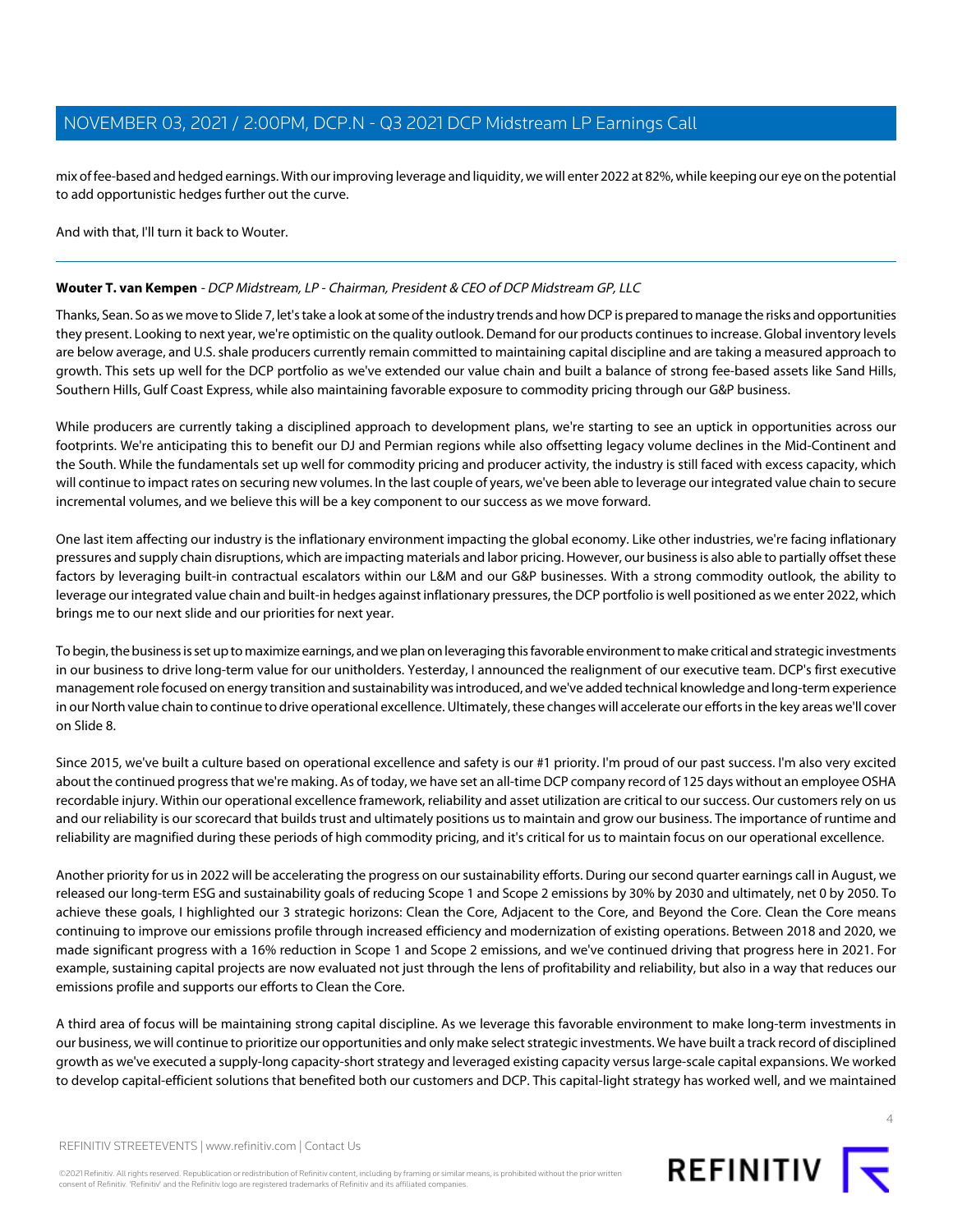high asset utilization, retained long-term optionality and strengthened the balance sheet. As we move forward, we will maintain this discipline as we work with our customers to identify needs and opportunities as they build out their development plans.

In some cases, this means investments across our G&P footprint may ramp up, especially in areas like the DJ and the Permian. These bolt-on capital-efficient investments will strengthen DCP's competitive position and provide further downstream earnings opportunities. Along with investing in our core business, we will continue to pursue and develop opportunities around energy transition as part of our Adjacent to the Core and Beyond the Core strategies. Our Adjacent to the Core effort means exploring opportunities to expand our business portfolio, leveraging our intellectual capital on existing infrastructure. And this could include carbon capture and sequestration and other emerging technologies. And lastly, Beyond the Core is largely supported by our DCP Tech Ventures group and focuses on new technologies.

The final area I would like to highlight is capital allocation. As we've transformed our business over the last couple of years, we've been able to strengthen our balance sheet. We expect to meet our approximately 3.5 leverage target in the second half of 2022, providing us with a strong balance sheet with the financial flexibility to withstand any economic cycle. And this flexibility will afford us the opportunity to pivot from a deleveraging focus to other capital allocation options such as select growth, distribution increases or unit repurchases. Any of these options or a combination of them will return additional value to our unitholders. With our strengthened balance sheet, favorable fundamentals and the DCP team's ability to continue to improve our operations, innovate and drive efficiencies, we are well prepared for 2022 and beyond.

And with that, we look forward to taking your questions.

## **QUESTIONS AND ANSWERS**

#### **Operator**

<span id="page-4-0"></span>(Operator Instructions) Our first question comes from Shneur Gershuni of UBS.

#### **Shneur Z. Gershuni** - UBS Investment Bank, Research Division - Executive Director in the Energy Group and Analyst

Maybe to start off, I was wondering if we can talk about PPI a little bit here. I was wondering if you have any contractual arrangement that have PPI inflators in your business where you could see potential tariff increases kind of on the back of the whole PPI surge that we're seeing? Is there certain parts that are more exposed and there could be potential tariff upside?

#### **Sean P. O'Brien** - DCP Midstream, LP - Group VP & CFO of DCP Midstream GP, LLC

Yes. Shneur, and I'll cover inflation maybe as a whole, but I'll hit your PPI. So bottom line, around the cost increases and inflation increases that we expect to see in 2022, the company is actually in a really good spot. We did a lot of good things in the last couple of years to reduce costs, \$150 million plus, set ourselves up with efficiencies, digitization, 2.0 as we're going into this inflationary period. Having said that, we do anticipate some increases, so I'll cover some of those. We're seeing it in labor. We're seeing it in steel. We're seeing it in chems, lubes and ancillary things to labor-like contractors and so forth. So we do expect some of that in '22.

In regards to 2021, we haven't really been impacted in a big way. We've seen a few disruptions on the supply chain side, but really not a big story in '21. To get to your direct question, as we move into '22, there will be the cost side, which have increases. But there's 2, what I'll call, hedges against those cost increases. One, of course, is commodity prices, obviously, an inflationary measure, and that's really helping the company out quite a bit with our portfolio. And the short answer after all that to your question is yes, we have PPI, CPI indicators or things that we can increase on both the L&M and the G&P side that were intended to help, obviously, the Midstream company and more specifically our company in areas of high inflation. So at the end of the day, you'll see -- ledger by ledger, you're going to see increased costs next year, but there will be margin offsets and commodity price offsets.

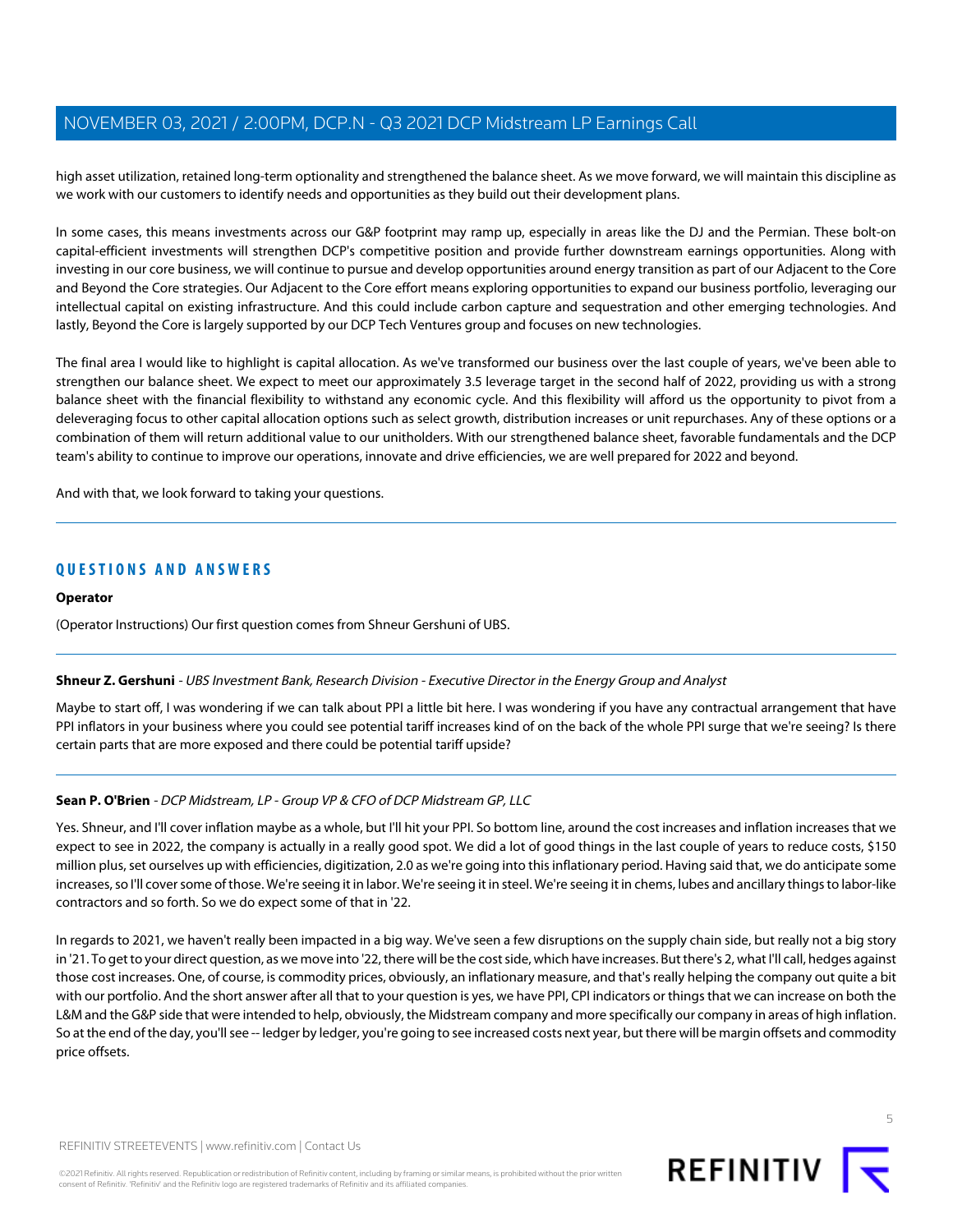## **Wouter T. van Kempen** - DCP Midstream, LP - Chairman, President & CEO of DCP Midstream GP, LLC

Yes. And maybe to add to that on the increased cost that Sean is talking about, obviously, we do have a number of CPI/PPI inflators. So that's going to help the margin. But I think one of the things that is important in a business like ours, we are a cyclical business, and there's times where you have the wind in your face, and there's times when you have the wind in your back. I think right now as a company, as an industry, we have the wind in our back a little bit. I think next year feels pretty good if we look at our outlook. And I think it's also a good time to invest in your business and make sure you drive long-term value.

So next year, we have a fairly heavy turnaround and overhaul year. We're going to continue to invest in operational excellence and reliability, making sure that we run the business as good as possible. We're going to invest in our workforce and continue to do that. We are trying to build a multi-skilled workforce. And I think that's important, especially given what you're seeing today with the work environment. We're going to invest in energy transition. And we're going to invest to make sure that we stay ahead of potential regulatory changes, pipeline maintenance, leak detection. Think about the things we started in 2020 via Kairos Aerospace, where we started the largest methane leak detection program on a voluntary basis here in the United States. It makes sure that you run your assets better.

And overall, I think what it does, it will create tremendous benefit to your asset base, not only in 2022, but '20 or well beyond that. And I think lastly, what is important if you think about cost structure. Our cost structure next year is still going to be significantly lower than what we saw in years like 2018, 2019. I believe our cost structure in those years was about \$1.40 billion or so. We're about 15% below that. While we're having higher EBITDA, while we're being -- having better safety, while we have better reliability, while we have lower emissions. And next year is going to be similar like that. So pretty nicely set up.

### **Shneur Z. Gershuni** - UBS Investment Bank, Research Division - Executive Director in the Energy Group and Analyst

Great. Given that you have the wind at your back, you had mentioned in your prepared remarks about capital allocation as being one of the key priorities for 2022. Just wondering if we can talk about the excess free cash flow optionality that you discussed. Is there something that you're favoring? Is it towards buybacks? Does it work towards a distribution increase, both? Are you even considering special distributions? Just trying to understand kind of the order of priorities that you're thinking about with respect to returning capital.

## **Wouter T. van Kempen** - DCP Midstream, LP - Chairman, President & CEO of DCP Midstream GP, LLC

Yes. No. I think that's the right question. And obviously, kind of expected you were going to ask us that, Shneur. And it's a very fair question. Like our focus over the last number of quarters, as you know, has been on the balance sheet. That has been our #1 priority, reduce debt at an absolute level, make sure that we set this company up to withstand any economic cycle. We lowered our leverage here in this quarter. I think we're going to end up the year probably with a leverage ratio that has a 3 in front of it. And I believe that we're going to be somewhere in the second half of 2022. I expect to be at a 3.5 target. Very pleased with the results that we've seen so far from the team this year. We're well ahead of our -- ahead of schedule.

I also think that if you look back at the last, you know, year, 2 years or so, we continue to maintain a very healthy distribution. I think we took a very measured approach when things turned for the worst in kind of March, April of 2020. The business continues to perform really well. We have \$370 million of excess free cash flow year-to-date are positive for the last 6 quarters. We're up 60% in excess free cash flow since 2020. And what all of that provides us here sometime in, I think, the second half of 2022 is great optionality and it's nice to have great optionality.

So what can we do? I think we can invest in energy transition, if there's opportunities there, where it makes sense. We can continue to invest in the most important areas in our company from a G&P point of view, like the Permian, like the DJ, you can raise the distribution. You can do buybacks. I think any option or a combination of those is going to create additional value for unitholders. And I think we're going to be in a great place in the second half of 2022 to execute on any or all of those options.

©2021 Refinitiv. All rights reserved. Republication or redistribution of Refinitiv content, including by framing or similar means, is prohibited without the prior written consent of Refinitiv. 'Refinitiv' and the Refinitiv logo are registered trademarks of Refinitiv and its affiliated companies.

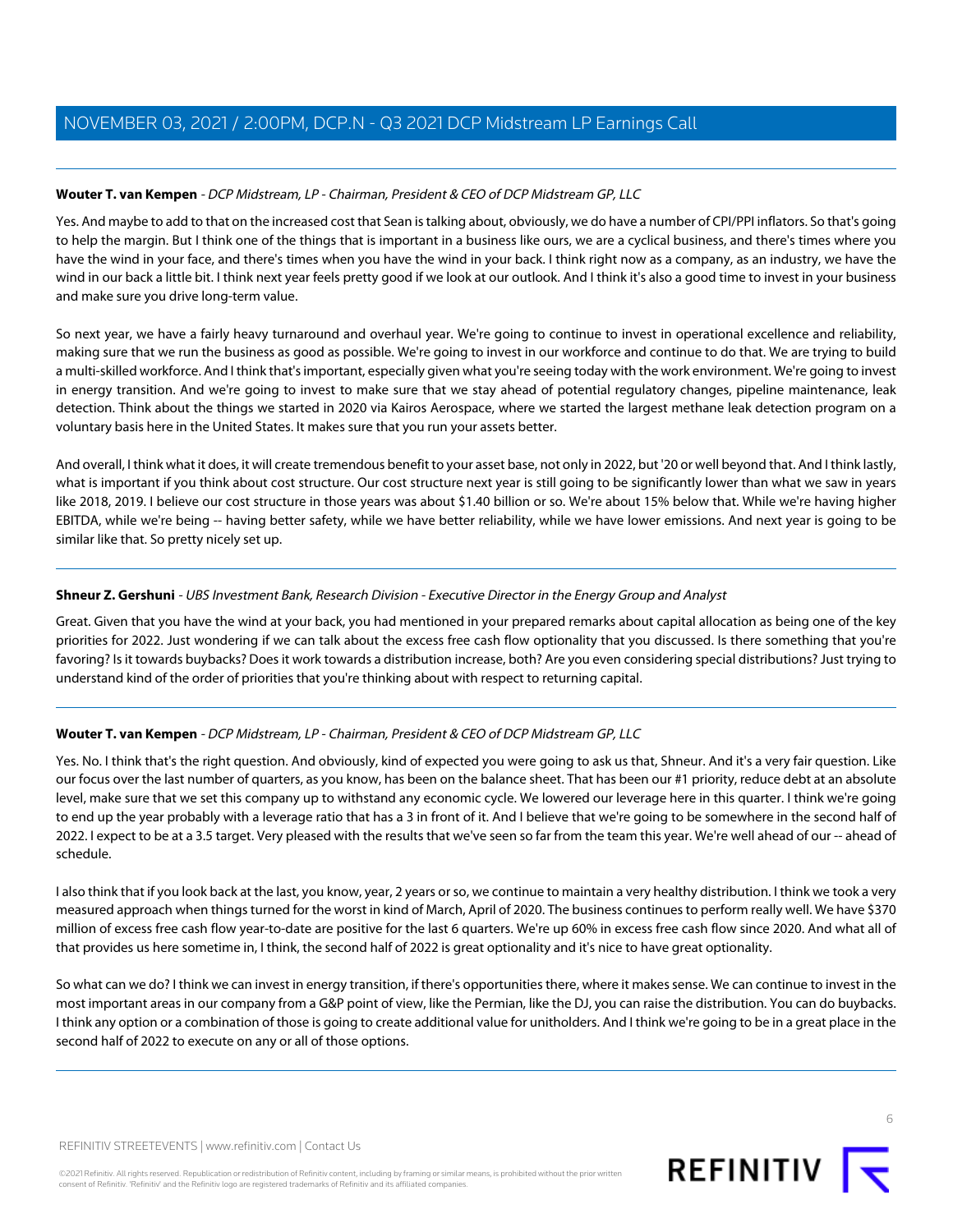#### **Operator**

Our next question comes from Michael Blum of Wells Fargo.

#### <span id="page-6-0"></span>**Michael Jacob Blum** - Wells Fargo Securities, LLC, Research Division - MD and Senior Analyst

I wanted to ask a little bit about the Mid-Con. Just want to get sort of your outlook on what you're seeing there from producers. Do you think there's going to be any uptick in drilling activity? Just wanted to try to get your sense of if we could see any change there.

### **Sean P. O'Brien** - DCP Midstream, LP - Group VP & CFO of DCP Midstream GP, LLC

Yes. I think, Michael, we see -- obviously, Q3, we had our largest asset, our huge asset was out in the Mid-Continent in Q3. And the area actually produced still pretty strong margins. So in terms of thinking through the rest of the year, I think we see it closing the year flat to maybe slightly up. And then as we think about 2022, from a producer's side, from the bigger producer's side, we're seeing some activity, some increased activity, but it's very disciplined, but I think there's some potential growth there. And then it's one of those areas where the smaller producers, and there are many of them are actually actively adding quite a bit of activity. So I think it's an area that could be -- that could surprise us.

I think Q4, we'll be pleased with what we see. And then I think as we are laser locking in on '22, it's an area that probably you will see some growth flat to up. And when I say flat, that would be offsetting base declines with more growth than we would have thought. The only thing I would remind you though is we had a very strong quarter from a G&P perspective, and that's because the areas we're seeing bigger growth like the DJ and the Permian are higher-margin areas. The Mid-Continent is a solid area, but it's not driving as much margin value as those other 2 areas. But outlook is probably neutral to positive for sure.

#### **Michael Jacob Blum** - Wells Fargo Securities, LLC, Research Division - MD and Senior Analyst

Great. Second question, I wanted to ask about ethane rejection, just where that was this quarter? And then any views you have on how that will trend into 2022.

## **Sean P. O'Brien** - DCP Midstream, LP - Group VP & CFO of DCP Midstream GP, LLC

So we saw -- I mean, it's been hovering very, very -- if I look at the last 3 quarters, the last 4 quarters, it's been really consistent. We are mostly in ethane recovery, specifically -- obviously, the Southern Hills assets where we control most of the barrels we've been in recovery and the barrels we control on Sand Hills. Because of the value chain that we have, we've been in recovery. Third-party rejection has stayed relatively constant. There was some periods, Michael, in Q3, where we -- where a couple of producers came out and went into recovery, but nothing significant. It's really a pretty linear trend this year.

And as you may recall, we went into the year hoping we'd be in recovery. Even the third party, we're not. But that, we've been seeing that every quarter. Right now, and we'll give you more color in February. But right now, if I was to tell you what we're predicting for '22, we're in that same mode. DCP assets in recovery because of the value chain economics, third parties in rejection. And that's probably what you'll see in our guidance as we come out next year. We're not seeing it flip significantly. The frac spread and the strength of gas is still keeping people on rejection.

#### **Wouter T. van Kempen** - DCP Midstream, LP - Chairman, President & CEO of DCP Midstream GP, LLC

Yes. And I think maybe just to add to that, like the ethane recovery rejection, the way we're looking at today is a bit of a, I don't know, a champagne problem. Historically, yes, we're looking at it -- and gas and ethane were both fighting to be kind of the lowest. Right now, you're looking at \$0.43 ethane here on spot \$5.50 gas. So it's a bit of an -- it's not as meaningful of potentially an issue as probably you would think about this in the last number of years.

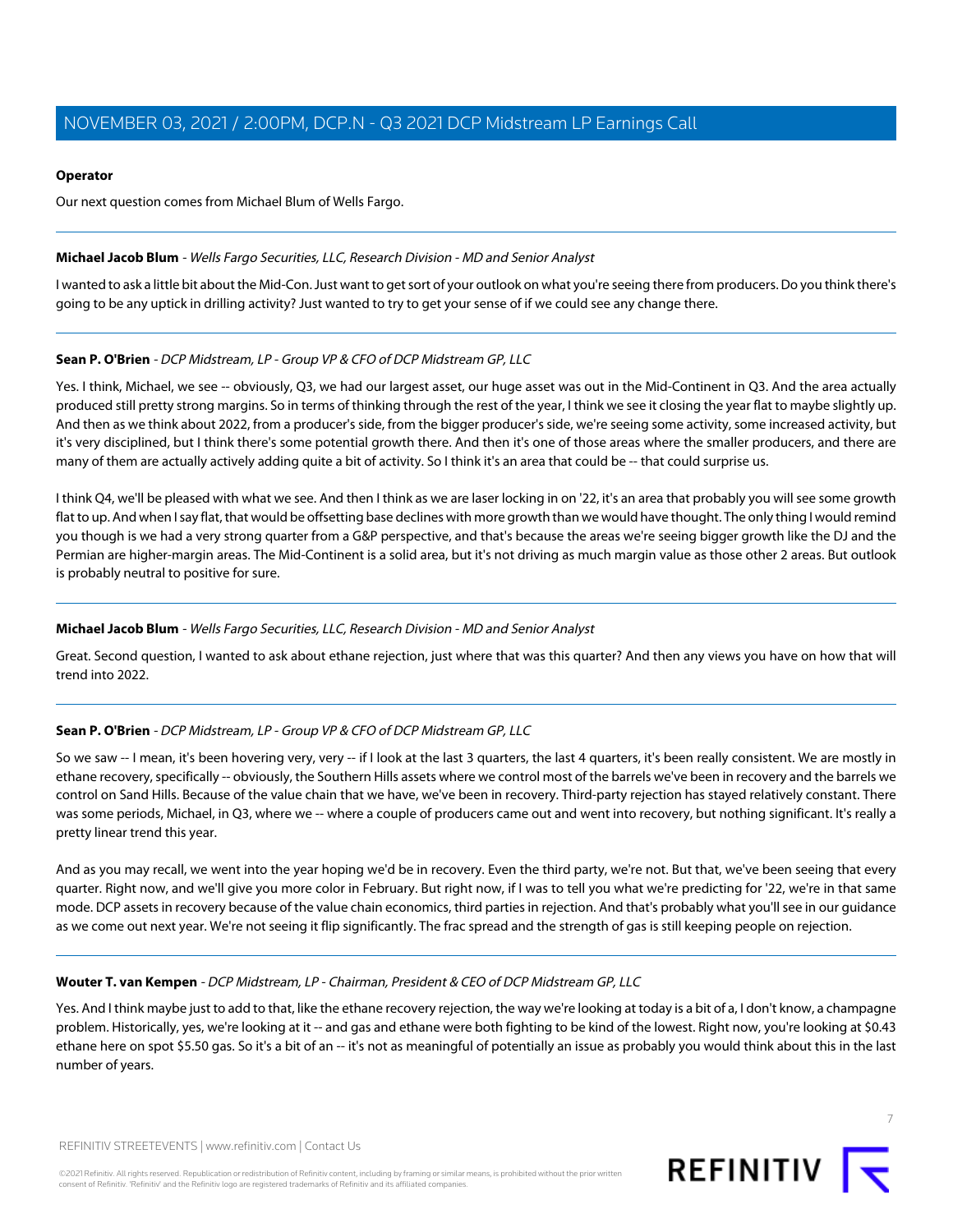#### **Operator**

<span id="page-7-0"></span>Our next question comes from Jeremy Tonet of JPMorgan.

### **Jeremy Bryan Tonet** - JPMorgan Chase & Co, Research Division - Senior Analyst

Just wanted to get back to the cash flow optionality. As you talked about, after hitting 3.5x leverage, we see, yes, DCP really gushing a lot of cash flow in the back half of next year. And just want to drill in specifically as you think about the buyback option. And if you do pursue that, do you see more value in pursuing something programmatic or opportunistic as it relates to buybacks?

### **Wouter T. van Kempen** - DCP Midstream, LP - Chairman, President & CEO of DCP Midstream GP, LLC

Yes, Jeremy, Wouter here. I don't think at this very moment, I'm willing to kind of go into significant detail around that. I think that the closer and closer we get to that 3.5x target that we have, and hopefully, then our expectation is we get there in the second half of 2022. We will obviously give you more details around at that very time. I think what's important and continues to be tremendously important is how we set up this company. We're very comfortable with where things are today. If I look at Sean and I, we have been sitting in our chairs, now I think for 8-plus years. We've done 30-plus earnings calls together, and I don't think we've ever felt this comfortable going into a new year as where we're sitting here today.

At the same time, you know that this industry things change relatively quickly. It's supposed to be long cycle, but we have seen a lot of short cycles and a lot of changes. So the good thing for us is we're set up tremendously well, not only for the rest of this year. I think we're going to meaningfully exceed our guidance ranges that we have. We're set up very, very nicely for next year. The balance sheet already starts to look really good. It's going to look better. It's going to look really, really solid and investment-grade rated metrics sometime in the middle of next year. And that just provides this company a tremendous amount of optionality to do things and create additional value for unitholders. And then yes, that's our job and that's what we're laser-focused on. And as we get closer and closer to that, we'll give you more details.

#### **Jeremy Bryan Tonet** - JPMorgan Chase & Co, Research Division - Senior Analyst

Got it. That's very helpful here. And just want to pivot towards DC for a minute here and granted there's a lot of uncertainty and my crystal ball is quite cloudy. But just wondering if there's anything that you're looking for there. And specifically, I'm thinking if the 45Q language kind of comes through that's been talked about or even adding renewables to MLPs, just wondering what type of impact that could have on DCP?

#### **Wouter T. van Kempen** - DCP Midstream, LP - Chairman, President & CEO of DCP Midstream GP, LLC

Yes. No, I think, Jeremy, you're right. I'm like the crystal ball, it's quite cloudy. I would think that's even an optimistic way to talk about it. There are so many uncertainties. I think it is so difficult right now to speculate around what is going to happen. There are so many moving pieces and things keep changing like on hourly, daily type of basis. We have a number of people within our company that are closely monitoring that and closely working with people in DC. Obviously, via our industry associations, we're very closely involved.

But you know what, what exactly is going to come out, we'll see. Maybe I'll take the question a little bit broader and talk about a couple of other items. So around the 45Qs, carbon capture and sequestration is something that we already doing. We're doing it in Southeast New Mexico and our business there. We believe as part of our Adjacent to the Core strategy that we have reaching our 30 by 30 that carbon capture and sequestration is something that is a really good opportunity for us as gathering plants are large ethane or large aggregation points for greenhouse gases.

And so -- but we believe places like DJ, Southeast New Mexico, Michigan, we have optionalities there. At the current 45Q language, it -- and the incentives probably doesn't work. But hey, we hope that things are getting raised and the 45Q is going to be worth more. As you saw in my announcement yesterday, we added a position here on the executive team that is going to be focused around energy transition and continued transformation. And we're going to spend good significant amount of time on that.

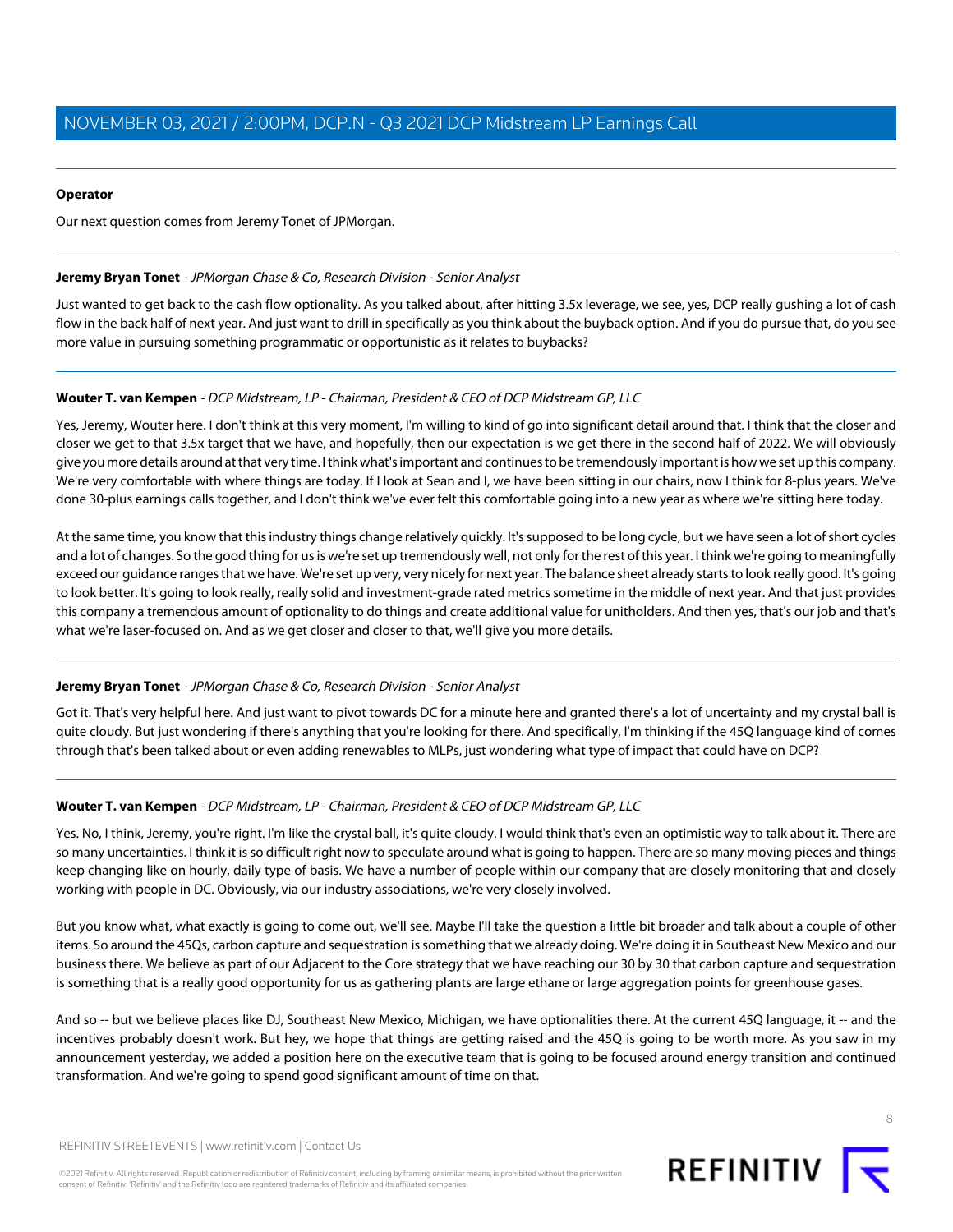Maybe give a quick update on the EPA methane update. You saw that yesterday as well that there is a number of changes that are in the works. We're obviously closely monitoring that. I think what is important when you think about that update from the EPA specifically is that we're headquarter -- we're sitting here in Denver, Colorado. We are operating in State of Colorado. We're operating in New Mexico. Those 2 states have the most stringent methane emission rules and regulations in the country. And we are running a very successful business in those areas.

So that's -- I think, in general, what we're going to continue to focus on is Cleaning the Core, Adjacent to the Core, Beyond the Core. There's a variety of things that we're doing there to make sure that we run our business more reliable. We do it safe and we do it with the lowest emissions profile as possible. And that's where our focus is going to be on and we're going to closely watch what's happening in DC.

#### **Jeremy Bryan Tonet** - JPMorgan Chase & Co, Research Division - Senior Analyst

Got it. That was a very helpful response. And maybe just a last one, if I could, real quick. Permian and DJ producer activity, what are you seeing into '22 at this point? And how does it vary between public versus private? We've heard different messaging over time. Do you -- just wondering for an updated perspective from you there.

#### **Sean P. O'Brien** - DCP Midstream, LP - Group VP & CFO of DCP Midstream GP, LLC

Yes. I mean, clearly, there is a differentiation between publics and privates. Obviously, the privates, you're seeing a lot more activity in both of those regions that you mentioned. I think the shift, Jeremy, that we've seen maybe is you are seeing the publics start to -- and it's very measured, very disciplined, which is what we want to see. That's what this industry has needed for a long time. But we are seeing some positive signs in both of those areas from some of the bigger producers. But again, very measured. That's what we like that I think the industry can perform very, very well with modest growth. And that's probably the big shift since we spoke to you last, is that the publics are doing a little more activity. But again, very measured with a lot of focus on capital allocation in other areas as well.

So that bodes -- if you listen to Wouter's remarks, that's why we feel pretty comfortable going into 2022. Those are the areas that we make some of the most margins, some of our best margin areas. And then there's potential, and we'll give you more color maybe in February. Areas like West Texas, there is a -- we're looking at areas where you could see some good opportunities. And obviously, we have assets there in 2022. And we're pretty excited about that, too early maybe to book it, but we're seeing some pretty good activity from a lease perspective and a potential recap perspective in West Texas.

#### <span id="page-8-0"></span>**Operator**

Our next question comes from Tristan Richardson of Truist Securities.

#### **Tristan James Richardson** - Truist Securities, Inc., Research Division - VP

Really appreciate all the comments on 2022 and what you're seeing this early. You talked about growth in your core operating areas and just thinking of the leverage target, that certainly implies growth for 2022. But I guess just to clarify, does that leverage target sometime in the second half, I assume an LTM view or more of an annualized run rate type of leverage target?

#### **Sean P. O'Brien** - DCP Midstream, LP - Group VP & CFO of DCP Midstream GP, LLC

It is a -- when we think about the leverage target, Tristan, we're basically talking about trailing 12 months. And when Wouter said, hey, we think we'll be there in the middle portion of the year. I mean I think there's 2 things to think about. We continue to -- we improved Q2 to Q3. I think you'll see a pretty good improvement. As Wouter mentioned, we hopefully have a 3-handle. We're set up pretty well in Q4 to drive that. And then basically, as we continue to stack on very strong quarters to a record quarters that we saw in Q3, and we anticipate Q4 to be really strong. We expect that 3.5 on a trailing 12 month to be there in the first half of the year.

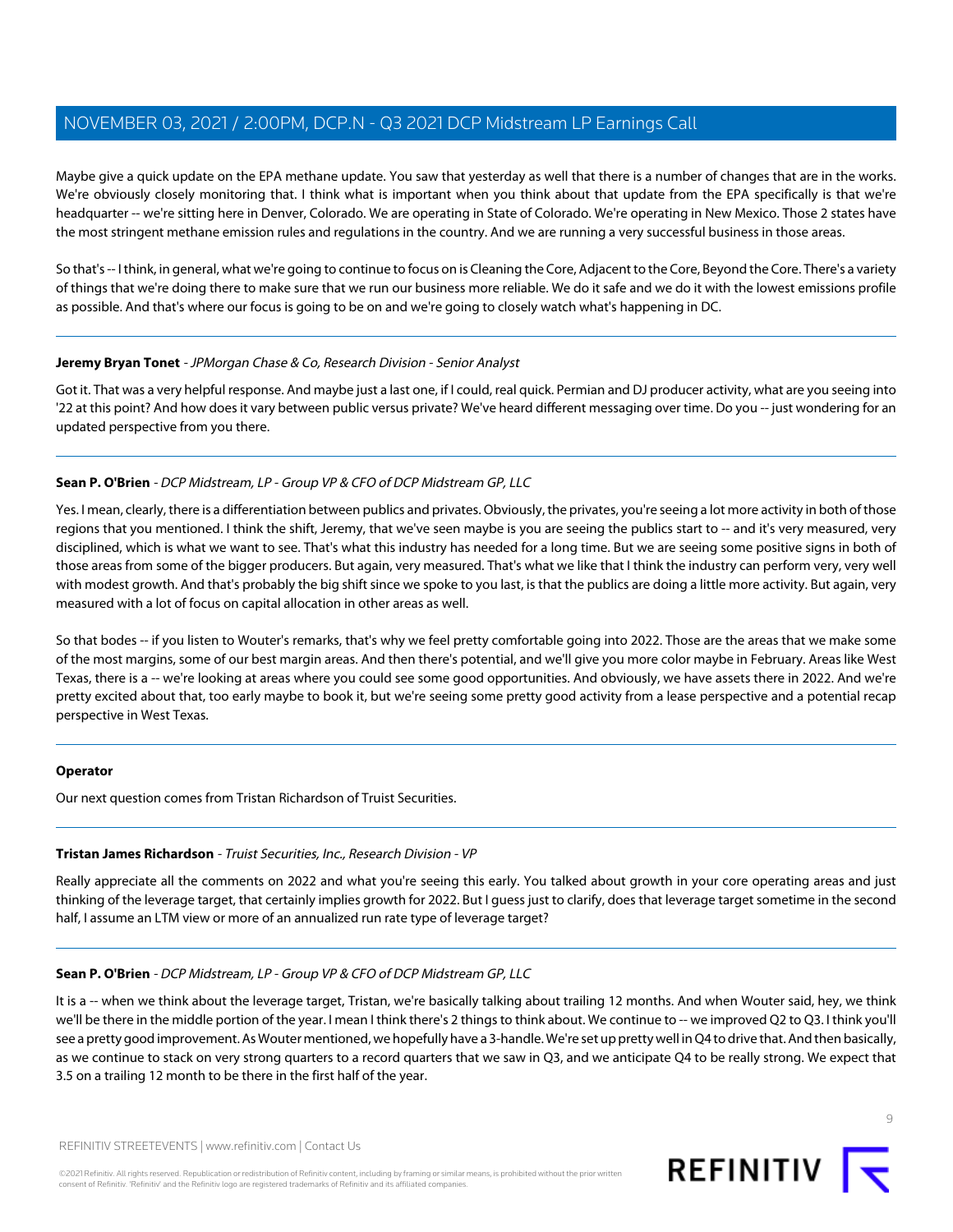And barring anything significant changing in the current forecast, I think we're well set up to get there. So that's how we look at it. And then at the end of the day, you got to be able to sustain it. So we are taking a forward look as well. But with the assets, with the leverage reduction, with the things that the company has been able to deliver, I think we're set up for a pretty good trend even post hitting that 3.5.

### **Tristan James Richardson** - Truist Securities, Inc., Research Division - VP

Makes sense. That's great, Sean. And then just on the capital side. I mean, you talked about really selective investments in the assets and then as well as the new energy transition group. Do you see some of those opportunities materialize in 2022? And I'm just thinking of 2022 relative to 2021, where we really saw a sort of a extreme capital discipline there. So just thinking about the timing of when opportunities materialize and how you think about investing in the existing asset base.

### **Wouter T. van Kempen** - DCP Midstream, LP - Chairman, President & CEO of DCP Midstream GP, LLC

Let me give maybe high level, Tristan here. So if I think about the DJ Basin, if I think about the Permian, we continue to see good activity by the producer's discipline, but good activity. I would think most of the investments that we would have to do there or will be doing there to get new volumes online are focused around field infrastructure. So it is not having to build a new plant and spending \$200 million, \$300 million, \$400 million. It is much more manageable kind of field infrastructure, pipe compression and things alike, which is significantly less capital than having to do very significant large infrastructure. So I think that is a good thing.

As it pertains to energy transition, I think it's going to depend on what opportunities we see there. What happens to kind of the earlier question that Jeremy asked about what are the 45Qs going to look like? What is the optionality to do things? How do you get and work with states and state approvals to get Class 6 wells drilled and permitted and things like that. So I think that's a little bit of a to be determined. But what you're not going to see, I think, in 2022 is announcements of really large multi-hundred million, \$0.5 billion type of project. It's much more granular around field with obviously helps us a lot in creating significantly excess free cash flow.

And one other thing, and we obviously all talk positive around, hey, how we look at the fourth quarter, how we look at 2022. At the same time, we also noticed this industry turns really rapidly and really quickly. So Sean and I always look at, hey, what is the downside? And if crude and NGLs and natural gas, let's say they go down by 50%. And that's a huge down cycle, and we don't expect that. But what does the company look like? And even in an environment like that, we continue to generate excess free cash flow after our distribution is fairly significant. So I think that is the really good thing about how we're balanced, how we're set up, how we are taking the current time in the last 6 quarters to set this company up with a really, really strong balance sheet and just being able to run through any type of environment that's going to be thrown at us.

#### **Tristan James Richardson** - Truist Securities, Inc., Research Division - VP

Makes a lot of sense. And just one last one, if I could. Just on the -- in your appendix, you talk about sort of the bridge from last year to this year and highlight some of the costs. Sean, just curious if you can maybe frame for us how much of the incremental costs year-over-year were related to specifically the planned maintenance items you talked about versus sort of that general inflation theme that you guys talked about as well.

## **Sean P. O'Brien** - DCP Midstream, LP - Group VP & CFO of DCP Midstream GP, LLC

Tristan, for this year, we're going to -- I think we're going to be relatively flat 2020 to 2021. We committed to holding on. But I think you're right, the mix is going to be a little bit different. We drove a lot of corporate efficiencies coming out of COVID, and you didn't get a full year of those last year, you'll get a full year. And then what you're seeing is a little more investment even in 2021 as we went into a heavier maintenance cycle, heavier turnaround cycle. As you go into 2022, and we'll give you more detail, but there's 2 things happening. There will be some -- on the cost line itself, inflation is going to have some impact. We've been forecasting it, looking at areas.

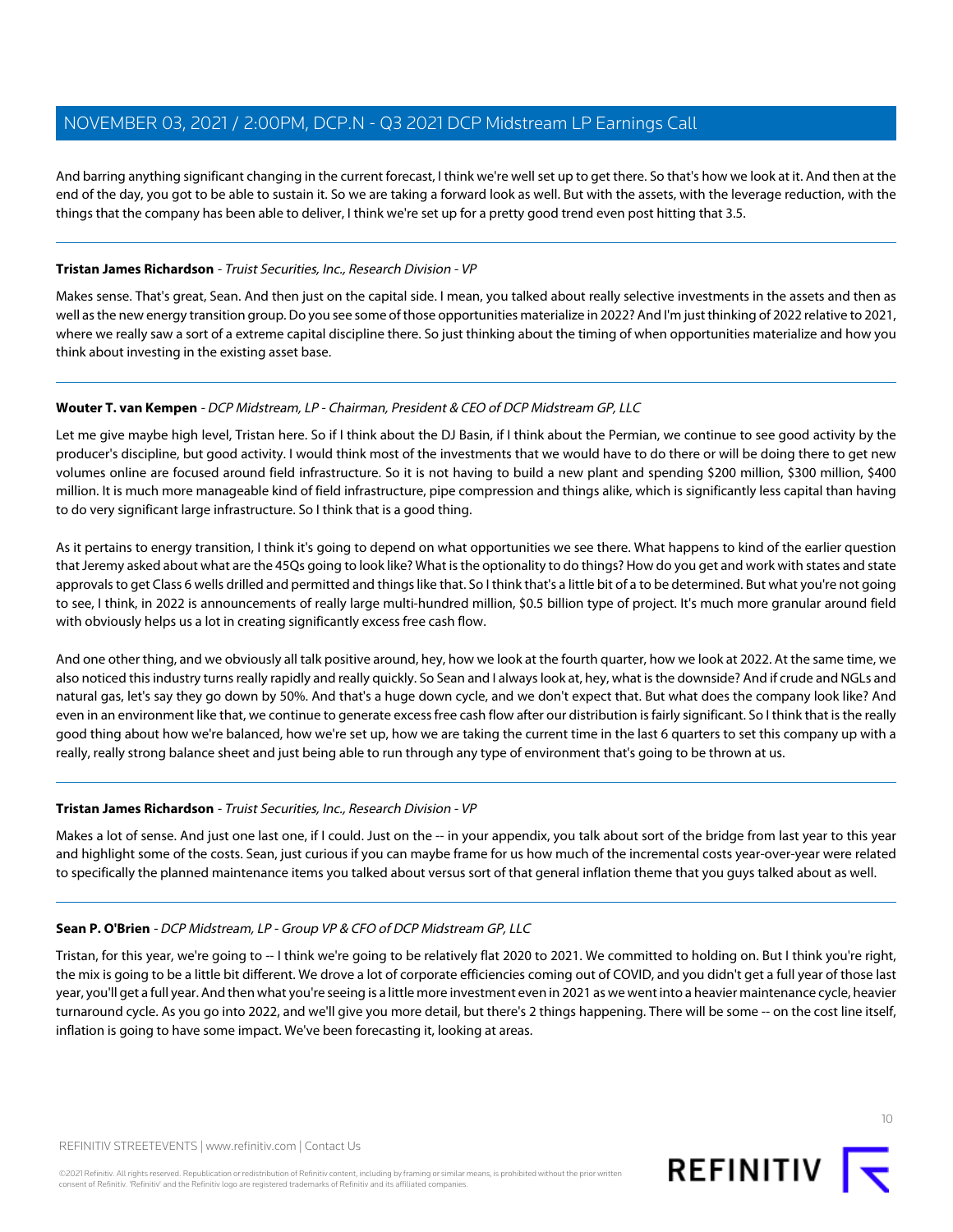One of the benefits though, to your earlier question, we're not in this huge build cycle. We're doing some build tied to areas that are growing, but it's not this gigantic capital program. So even though there'll be increases on the capital side, they'll be fairly measured. But we'll see labor. We're seeing the same things everyone else is, look, chems, lubes, steel, labor contracting costs, all that's going to go up. But don't forget, as Wouter and I mentioned, there are some really good offsets. I mean, this company does very well in an inflationary environment because we benefit from the commodity.

And again, we have some built-in escalators back to an earlier question in some of our G&P and our pipeline contracts that will be very advantageous to us next year. So line item by line item, when we give you '22 guidance, you'll see costs going up. But again, we're still -- as Wouter indicated, we'll still be at a low level when you go back 4 or 5 years because of all the hard work that the company has done on efficiencies, but there's going to be some offsets. But again, '20 to '21 flat, a little more investment in the assets and probably some additional efficiencies driven out of the corporate groups.

#### **Operator**

<span id="page-10-0"></span>(Operator Instructions) Our next question comes from Spiro Dounis of Credit Suisse.

### **Spiro Michael Dounis** - Crédit Suisse AG, Research Division - Director

Wouter and Sean, just a few quick follow-ups from me. Just going back to capacity. Wouter, you mentioned the industry being capacity long. But of course, if I look at your system, it looks like some of it is getting a little bit stretched here. DJ, about 99% utilization. Of course, you've got the offload agreement deal with that. Permian seems like it's on a path. And so I know you mentioned really no plans for big sort of plant developments out there. And so curious, can you just highlight some of the areas where it's looking like you're going to have to invest a little bit here in the near term and either plant relocations or offloads are going to be enough to kind of address that issue?

## **Wouter T. van Kempen** - DCP Midstream, LP - Chairman, President & CEO of DCP Midstream GP, LLC

Yes. I think plant relocations is not something that we are focused on right now. But as I may have said earlier, the DJ and the Permian is where we believe that additional growth is going to be. You're right. And kind of if you look at our overall system utilization, it's very high in both of these areas. But at the same time, there continues to be a lot of people around us that have significant plant availability. And if you take a look at the DJ Basin, there's a variety of plants that are sitting, I would say, not exactly full and there's availability for us to do things. So we're looking at that.

We also still have a permit in the DJ Basin. So if we need to go that route, I do not expect that, but we do have permits available in hand, where we could add capacity if needed. Right now, I don't think that is what is needed. So you're really looking at field infrastructure, predominantly in the DJ. And we look at the same in the Permian Basin. Southeast New Mexico, we are offloading into other people. There are offloads still available and continue to be available. We're going to utilize those versus building new plants. We probably have to do something around field infrastructure there as well.

And I believe Sean mentioned it, in West Texas, we do have some availability and some capacity, and we're seeing and talking to quite a lot of independents who are looking for additional processing capacity, and we are cautiously optimistic that we can start filling some of that in 2022. So that's, I think, where you should focus on DJ, Permian. And I think all the pipelines are doing very, very well. And we still have some availability in the pipeline as well, or we have other options on the not, call it, 100% owned or controlled pipelines like a Sand Hills, like a Southern Hills, where we can move things in other pipes where we have a smaller ownership percentages.

#### **Spiro Michael Dounis** - Crédit Suisse AG, Research Division - Director

Got it. Okay. That makes sense. Appreciate the color there. Second one just on the topic of maximizing earnings. Wouter, you called that out earlier. And if I look at 3Q, you guys had a record level of EBITDA this quarter, and it's very simplistic to do this. But of course, if I just annualize that, I get

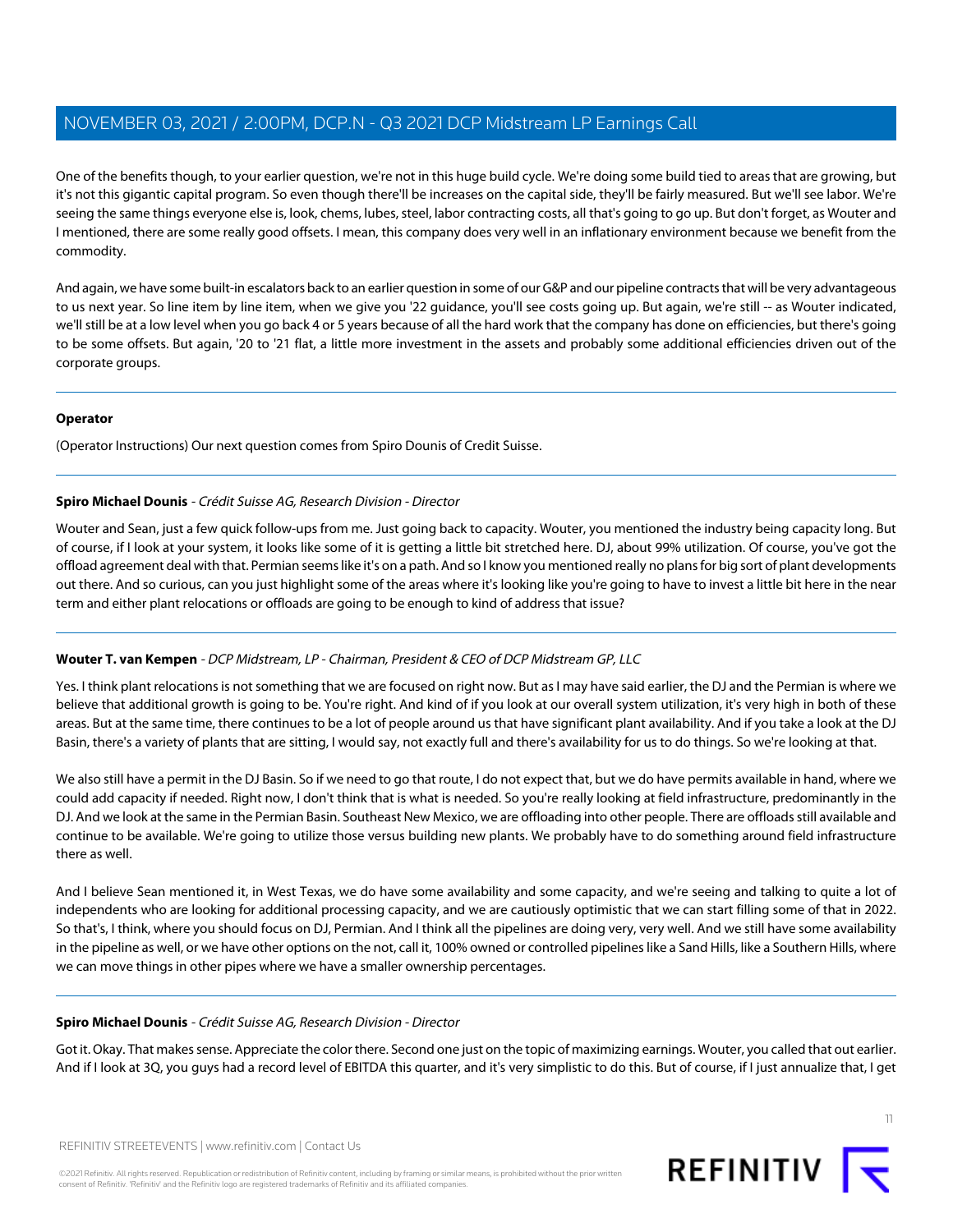to about \$1.4 billion. If I consider maybe the maintenance issues you had and the commodity backdrop, I got to think that moves you closer to an earnings capacity of \$1.5 billion or maybe more. And so I know you're not in a position to guide to 2022 yet, I'm not asking for that. But if you think about the earnings power of this business in this very strong commodity environment, I guess why is that not appropriate way to think about it? What are some of those puts and takes? I know you mentioned cost may be going higher next year, but it sounds like you're a bit hedged there as well. Just curious how to think about that.

## **Wouter T. van Kempen** - DCP Midstream, LP - Chairman, President & CEO of DCP Midstream GP, LLC

Well, I think you're right around, hey, how do we look at things. And like I mentioned that Sean and I are -- have been doing this for quite some time. We're looking at 2022, and I think we're quite optimistic and probably more optimistic than we have been in most years that Sean and I have been in these chairs. And like for me, it's really hard to comment on what is 2022 going to look like. At the same time, what is so interesting is I was on the phone 2 weeks or so ago with some folks, and it was exactly 18 months ago that we saw minus \$37 crude. So things changed tremendously rapidly in this business. For me, I cannot sit here and guide towards 2022 here. But we like what we see. We're optimistic in what we see. I think we got more things right than we got things wrong.

We took some very deliberate strategic positions around our company, creating a lean manufacturing kind of profile that is tremendously scalable. We've done that during difficult times, and that creates a lot of earnings power if you go into a current cycle like we're having, creating a good balance between fee-based business and at the same time, retaining commodity upside that we're doing. We're doing all of that. I think that is helping really nicely. Taking the capital or the excess free cash flow that we have and putting it towards the balance sheet. So you're creating an ironclad balance sheet and you're creating a business that can withstand any cycle. I think that has worked pretty well for us.

Our digital transformation that we've been doing, trying to make sure that we reduce our overall cost, that we optimize our operational excellence, that we optimize our run time, that we're lowering our greenhouse gas emissions. So I think we've done a lot of really hard work, difficult work, being supply long capacity short. We've done a lot of things that other people didn't do because we have some really strong beliefs on how we want to set this company up not just for tomorrow, the next week, the next month, the next quarter, but setting it up for a really, really good kind of long-term sustainability. And you know what, if you look at all of that together, I'm like, I think, 2022, if things stay the way they are today, should be a really solid year and a really good year for the DCP enterprise.

#### **Spiro Michael Dounis** - Crédit Suisse AG, Research Division - Director

Yes. And I certainly would agree. One last one, just really quickly. One of your largest owners, Phillips recently made a decision to fold in some of its midstream assets. And I know, obviously, they're partial owners in Sand Hills, Southern Hills and some of the assets you own. Also, I imagine there are some assets that they've got that you might want to get your hands on at some point thinking about frac and export. And so curious if the simplification up at Phillips has any read-through to you. Is there any areas there for you to potentially get your hands on some of those assets going forward?

#### **Wouter T. van Kempen** - DCP Midstream, LP - Chairman, President & CEO of DCP Midstream GP, LLC

Yes. I don't think I am the one who can answer that question. I don't work for Phillips 66. And so therefore, I appreciate you asking, but I really think that is a question that is better answered for by other people. I do think what you're seeing is, hey, you're going to continue to see a trend of consolidation. I think in the last couple of weeks, we've seen now, I think, three kind of corporate-to-corporate types of transactions that are happening. And I would expect that you're going to continue to see M&A and consolidation in this industry. It is something that is needed and that makes a lot of sense.

If that's going to happen for DCP or not, I'm not going to opine on that. I'm not in a position to opine on that. But I am in a position to talk about is that, hey, we've set our company up to scale well in a environment like we are today. And I think we've done a tremendous amount of hard work and I applaud DCP team for all the hard work that they continue to do every single day to set this company up as good as possible, to benefit from a really good environment like we're seeing today in 2021 and hopefully in 2022 and beyond.